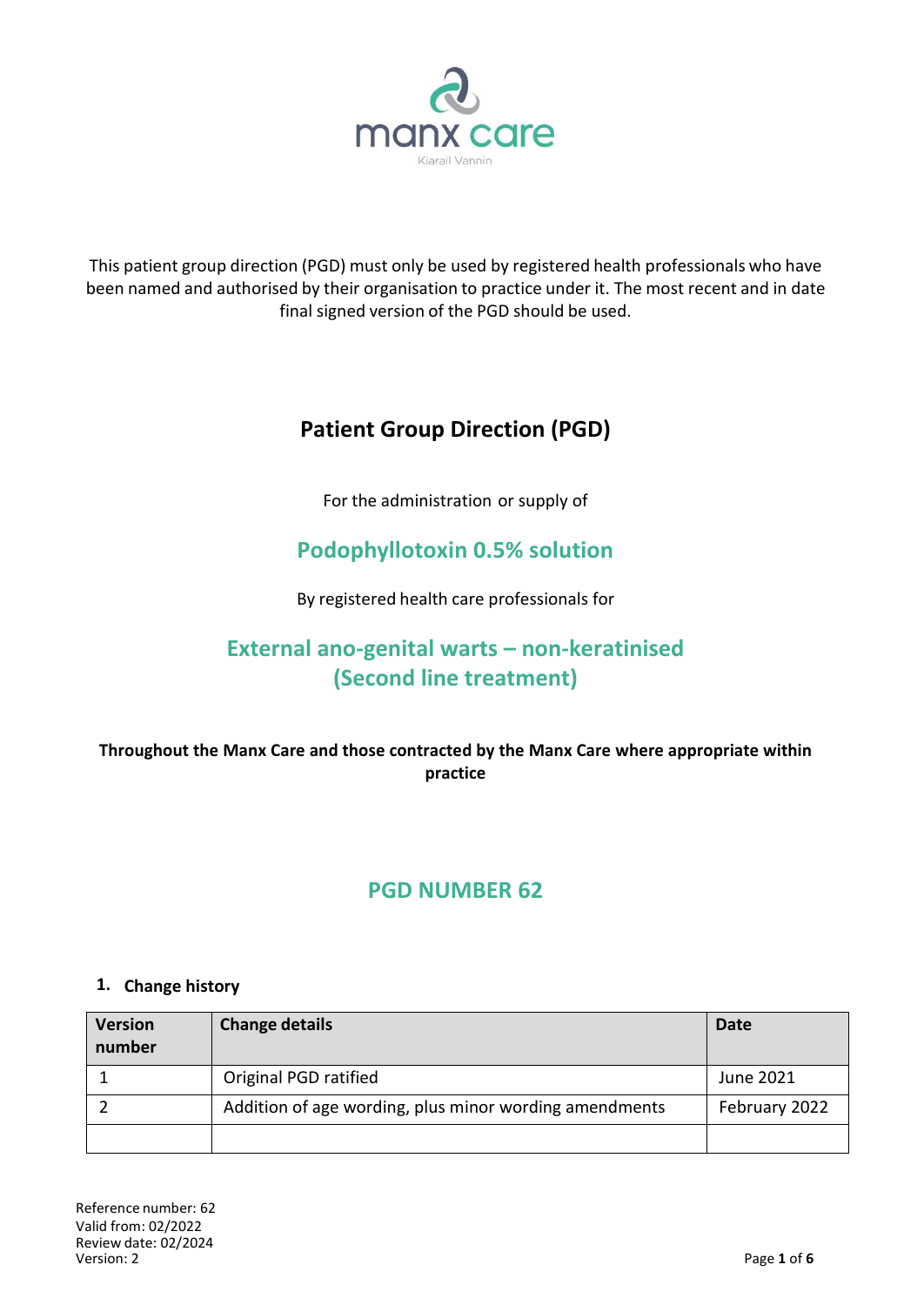### **2. Medicines practice guideline 2:** *Patient group directions*

Refer to the relevant sections of NICE medicines practice guideline 2: *Patient group directions* as stated in the blank template notes. For further information about PGD signatories, see the NHS and Manx Care PGD website FAQs

#### **3. PGD development**

Refer to the NICE PGD competency framework for people developing PGDs

| Job Title & organisation           | <b>Name</b> | <b>Signature</b> | <b>Date</b> |
|------------------------------------|-------------|------------------|-------------|
| Author of the PGD                  |             |                  |             |
| Member of the PGD<br>working group |             |                  |             |

#### **4. PGD authorisation**

Refer to the NICE PGD competency framework for people authorising PGDs

| <b>Job Title</b>                                             | <b>Name</b> | Signature | <b>Date</b> |
|--------------------------------------------------------------|-------------|-----------|-------------|
| <b>Medical Director</b>                                      |             |           |             |
| Chief Pharmacist/<br><b>Pharmaceutical Adviser</b>           |             |           |             |
| Senior Paramedic                                             |             |           |             |
| Director of Nursing                                          |             |           |             |
| <b>GP Adviser</b>                                            |             |           |             |
| Senior Microbiologist<br>(if PGD contains<br>antimicrobials) |             |           |             |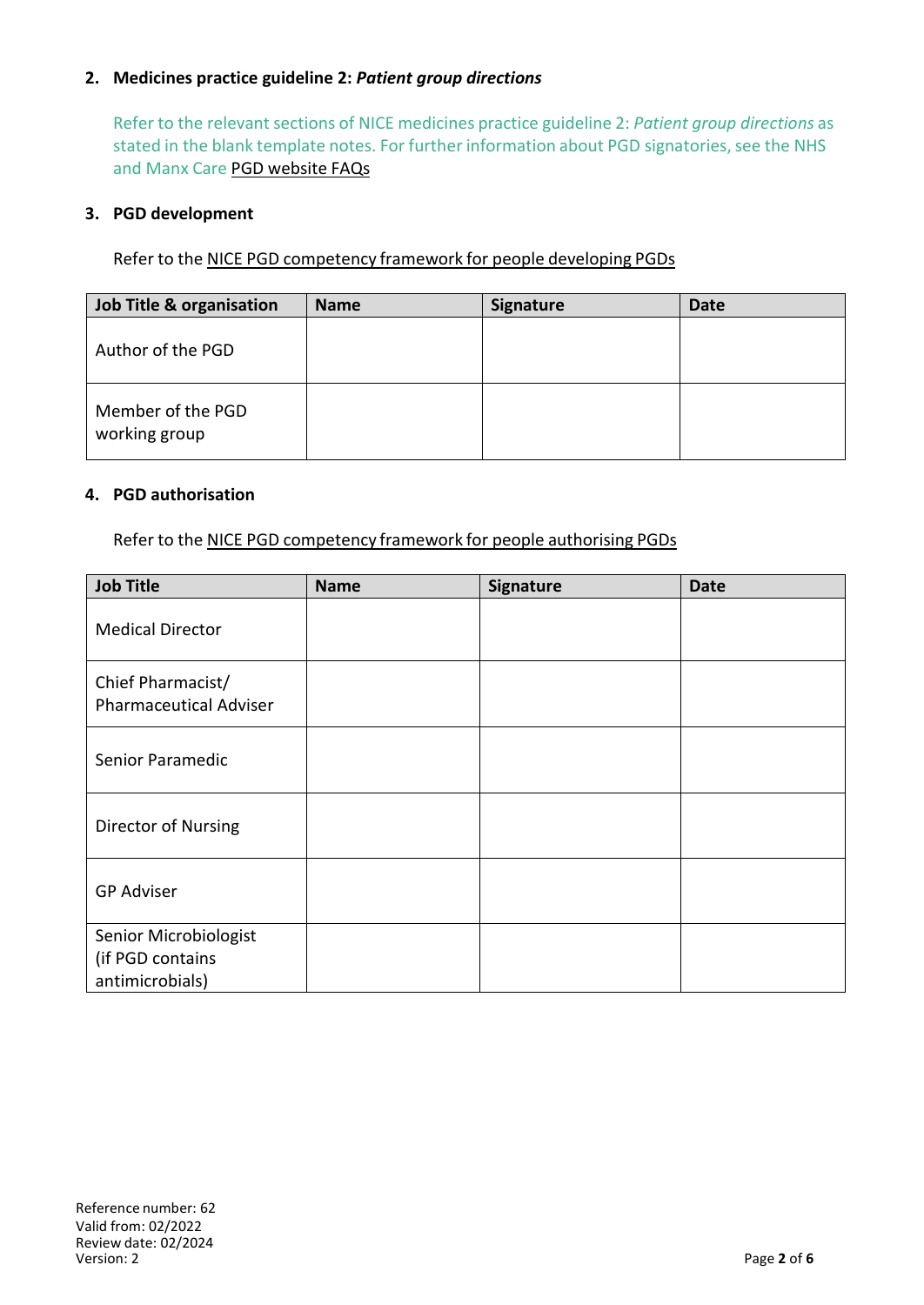### **5. PGD adoption by the provider**

Refer to the NICE PGD competency framework for people authorising PGDs

| Job title and<br>organisation | <b>Signature</b> | <b>Date</b> | Applicable or not<br>applicable to area |
|-------------------------------|------------------|-------------|-----------------------------------------|
|                               |                  |             |                                         |

#### **6. Training and competency of registered healthcare professionals, employed or contracted by the Manx Care, GP practice or Hospice**

Refer to the NICE PGD competency framework for health professionals using PGDs

|                                                        | Requirements of registered Healthcare professionals working<br>under the PGD                                                                                                                                                                                                                                                                 |
|--------------------------------------------------------|----------------------------------------------------------------------------------------------------------------------------------------------------------------------------------------------------------------------------------------------------------------------------------------------------------------------------------------------|
| <b>Qualifications and</b><br>professional registration | Registered healthcare professionals, working within or<br>contracted by the Manx Care, GP practice or Hospice who are<br>permitted staff groups outlined within the current PGD policy<br>Pharmacists must be practising in Manx Care authorised<br>premises i.e. contracted pharmacy premises                                               |
| <b>Initial training</b>                                | Knowledge of current guidelines and the administration of the<br>$\bullet$<br>drug specified in this PGD/BNF and of the inclusion and<br>exclusion criteria<br>Training which enables the practitioner to make a clinical<br>assessment to establish the need for the medication covered by<br>this PGD<br>Local training in the use of PGDs |
| Competency                                             | Staff will be assessed on their knowledge of drugs and clinical                                                                                                                                                                                                                                                                              |
| assessment                                             | assessment as part the competency framework for registered health<br>professionals using PGDs                                                                                                                                                                                                                                                |
| <b>Ongoing training and</b>                            | The registered health care professionals should make sure they are                                                                                                                                                                                                                                                                           |
| competency                                             | aware of any changes to the recommendations for this medication;                                                                                                                                                                                                                                                                             |
|                                                        | it is the responsibility of the registered health care professionals to                                                                                                                                                                                                                                                                      |
|                                                        | keep up to date with continuing professional development. PGD                                                                                                                                                                                                                                                                                |
|                                                        | updates will be held every two years                                                                                                                                                                                                                                                                                                         |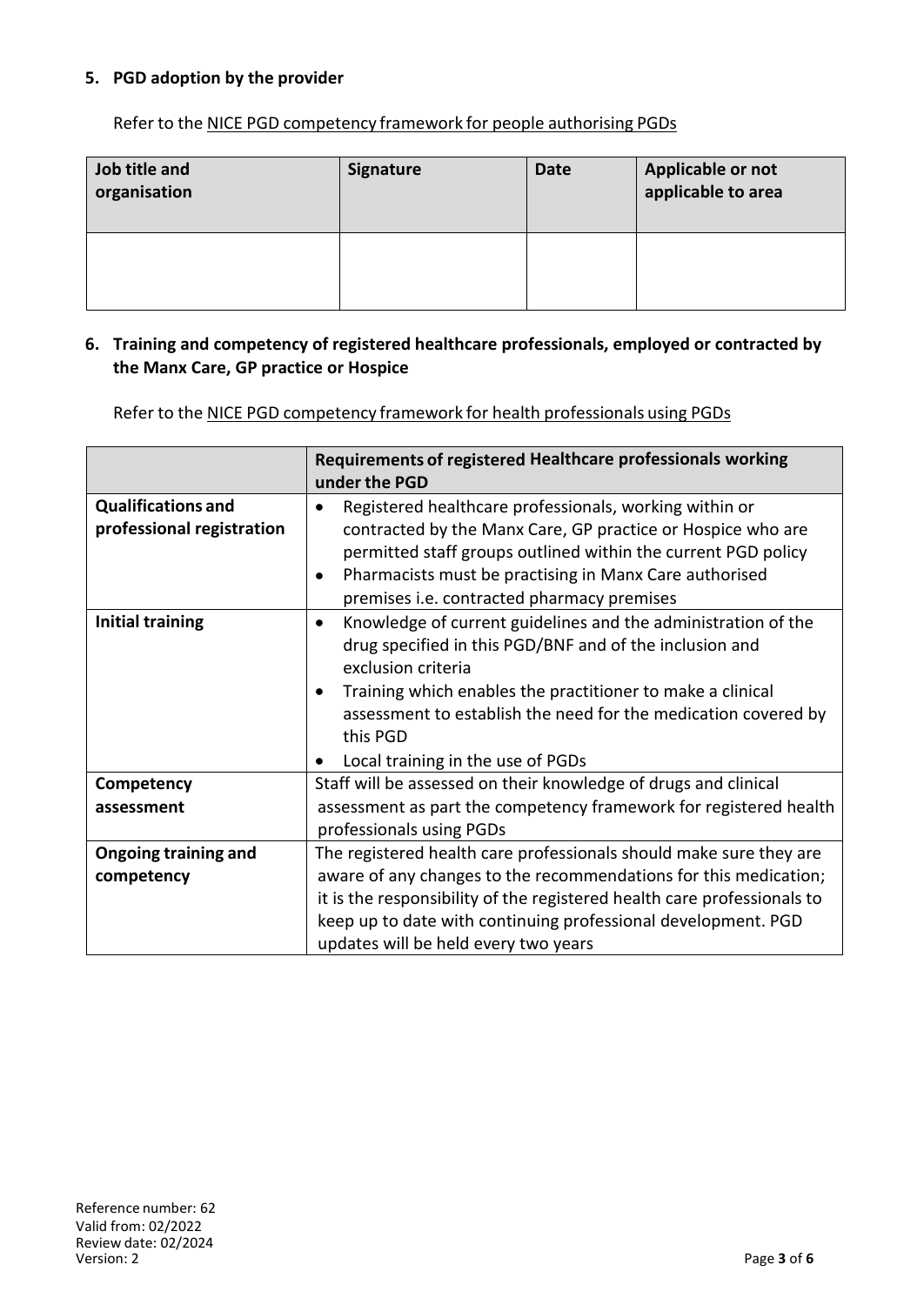### **7. Clinical Conditions**

| <b>Clinical condition or</b>     | Individuals who present with external anogenital warts, non-                 |  |  |
|----------------------------------|------------------------------------------------------------------------------|--|--|
| situation to which this          | keratinised as second line treatment                                         |  |  |
| <b>PGD applies</b>               |                                                                              |  |  |
| <b>Inclusion criteria</b>        | Individuals who present with external anogenital warts, non-<br>$\bullet$    |  |  |
|                                  | keratinised as second line treatment                                         |  |  |
|                                  | Aged 13 years and over. All individual under the age of 19 years -<br>٠      |  |  |
|                                  | follow local young person's risk assessment or equivalent local              |  |  |
|                                  | process                                                                      |  |  |
| <b>Exclusion criteria</b>        | Individuals under 13 years of age<br>$\bullet$                               |  |  |
|                                  | Individuals under 16 years old and assessed as lacking capacity<br>$\bullet$ |  |  |
|                                  | to consent using the Fraser Guidelines                                       |  |  |
|                                  | Individuals 16 years of age and over and assessed as lacking<br>٠            |  |  |
|                                  | capacity to consent                                                          |  |  |
|                                  | Risk of pregnancy or breast feeding<br>٠                                     |  |  |
|                                  | Keratinised warts - see Imiquimod PGD<br>٠                                   |  |  |
|                                  | Females not currently on a reliable form of contraception<br>$\bullet$       |  |  |
|                                  | Known allergy or hypersensitivity to podophyllotoxin<br>$\bullet$            |  |  |
|                                  | Individual has already had a 4 week course of podophyllotoxin<br>٠           |  |  |
|                                  | Inflamed, ulcerated or broken skin<br>$\bullet$                              |  |  |
|                                  | Warts on internal mucosal skin (vaginal or anal canal, urethral<br>٠         |  |  |
|                                  | meatus, cervix)                                                              |  |  |
|                                  | Extra genital warts<br>٠                                                     |  |  |
|                                  | Warts involving an area greater than 4cm <sup>2</sup><br>$\bullet$           |  |  |
| <b>Cautions (including any</b>   | An individual with impaired cell mediated immunity (e.g. those<br>$\bullet$  |  |  |
| relevant action to be            | with HIV or transplant recipients) may respond poorly to                     |  |  |
| taken)                           | treatment and have higher relapse rates. The British                         |  |  |
|                                  | Association for Sexual Health and HIV (BASHH) recommends                     |  |  |
|                                  | careful follow-up of these individuals                                       |  |  |
|                                  | Avoid normal skin                                                            |  |  |
|                                  | Avoid open wounds                                                            |  |  |
|                                  | Keep away from face                                                          |  |  |
|                                  | Very irritant to eyes<br>٠                                                   |  |  |
| <b>Arrangements for referral</b> | Patient should be referred to a more experienced clinical                    |  |  |
| for medical advice               | practitioner for further assessment                                          |  |  |
| Action to be taken if            | Patient should be referred to a more experienced clinical                    |  |  |
| patient excluded                 | practitioner for further assessment                                          |  |  |
| Action to be taken if            | A verbal explanation should be given to the patient on: the need             |  |  |
| patient declines                 | for the medication and any possible effects or potential risks               |  |  |
| treatment                        | which may occur as a result of refusing treatment                            |  |  |
|                                  | This information must be documented in the patients' health<br>$\bullet$     |  |  |
|                                  | records                                                                      |  |  |
|                                  | Any patient who declines care must have demonstrated capacity<br>٠           |  |  |
|                                  | to do so                                                                     |  |  |
|                                  | Where appropriate care should be escalated<br>$\bullet$                      |  |  |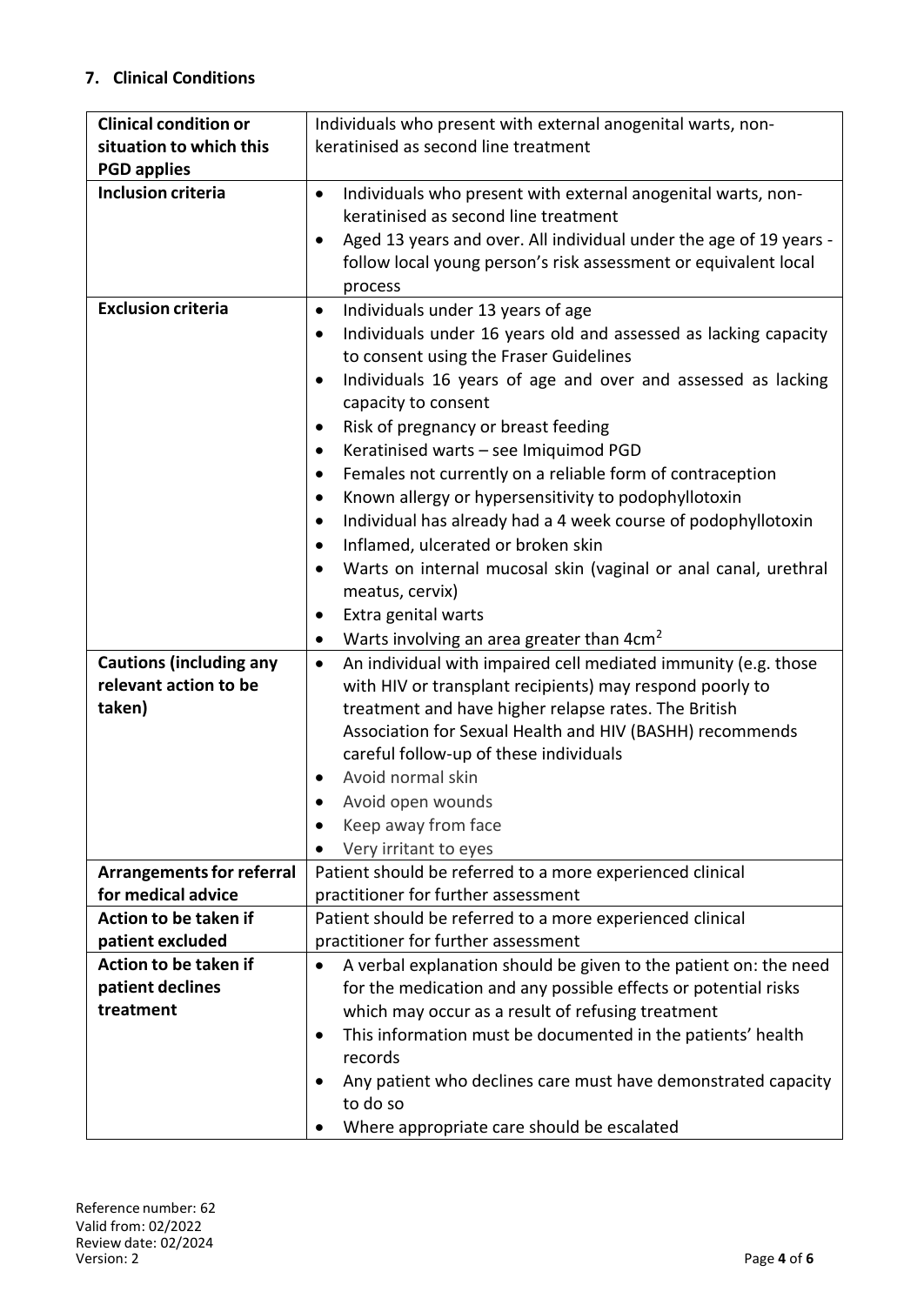### **8. Details of the medicine**

| Name, form and strength           | Podophyllotoxin 0.5% solution                                                                                                                                                                                                                                                                                                       |
|-----------------------------------|-------------------------------------------------------------------------------------------------------------------------------------------------------------------------------------------------------------------------------------------------------------------------------------------------------------------------------------|
| of medicine                       |                                                                                                                                                                                                                                                                                                                                     |
| Legal category                    | Prescription Only Medicine (POM)                                                                                                                                                                                                                                                                                                    |
| Indicate any off-label use        | None                                                                                                                                                                                                                                                                                                                                |
| (if relevant)                     |                                                                                                                                                                                                                                                                                                                                     |
| Route/method of<br>administration | <b>Topical</b>                                                                                                                                                                                                                                                                                                                      |
| Dose and frequency                | Apply (One dip of the applicator stick into the bottle- to allow<br>enough of the solution to fill the hole in applicator stick) twice daily<br>for 3 consecutive days with a four day break. Treatment may be<br>repeated at weekly intervals if necessary for a total of four 3-day<br>treatment courses. Sooner if warts resolve |
| <b>Quantity to be</b>             | Supply: 1 original pack (3ml)                                                                                                                                                                                                                                                                                                       |
| administered and/or               | Administered: 1 dose                                                                                                                                                                                                                                                                                                                |
| supplied                          |                                                                                                                                                                                                                                                                                                                                     |
| <b>Maximum or minimum</b>         | Maximum of 4 weeks                                                                                                                                                                                                                                                                                                                  |
| treatment period                  |                                                                                                                                                                                                                                                                                                                                     |
| <b>Storage</b>                    | Room temperature - once opened do not use product after 6 weeks                                                                                                                                                                                                                                                                     |
| <b>Adverse effects</b>            | balanoposthitis<br>$\bullet$                                                                                                                                                                                                                                                                                                        |
|                                   | skin irritation such as tenderness, itching, erythema, stinging and<br>$\bullet$<br>superficial ulceration                                                                                                                                                                                                                          |
| Records to be kept                | The administration of any medication given under a PGD must be<br>recorded within the patient's medical records                                                                                                                                                                                                                     |

## **9. Patient information**

| Verbal/Written<br>information to be given to | Verbal information must be given to patients and or carers for all<br>medication being administered under a PGD                                                       |
|----------------------------------------------|-----------------------------------------------------------------------------------------------------------------------------------------------------------------------|
| patient or carer                             | Where medication is being supplied under a PGD, written<br>patient information leaflet must also be supplied<br>A patient information leaflet is available on request |
| Follow-up advice to be                       | If symptoms do not improve or worsen or you become unwell, seek                                                                                                       |
| given to patient or carer                    | medical advice immediately                                                                                                                                            |

## **10. Appendix A**

| <b>References</b>                                                                 |
|-----------------------------------------------------------------------------------|
| 1. British National Formulary (BNF) available online: https://bnf.nice.org.uk     |
| 2. Nursing and Midwifery "The code" available online: https://www.nmc.org.uk      |
| 3. Current Health Care Professions Council standards of practice                  |
| 4. General Pharmaceutical Council standards                                       |
| 5. The General Optical Council                                                    |
| 6. Electronic medicines compendium available online: https://www.medicines.org.uk |
| 7. http://www.bashh.org/documents/86.pdf                                          |